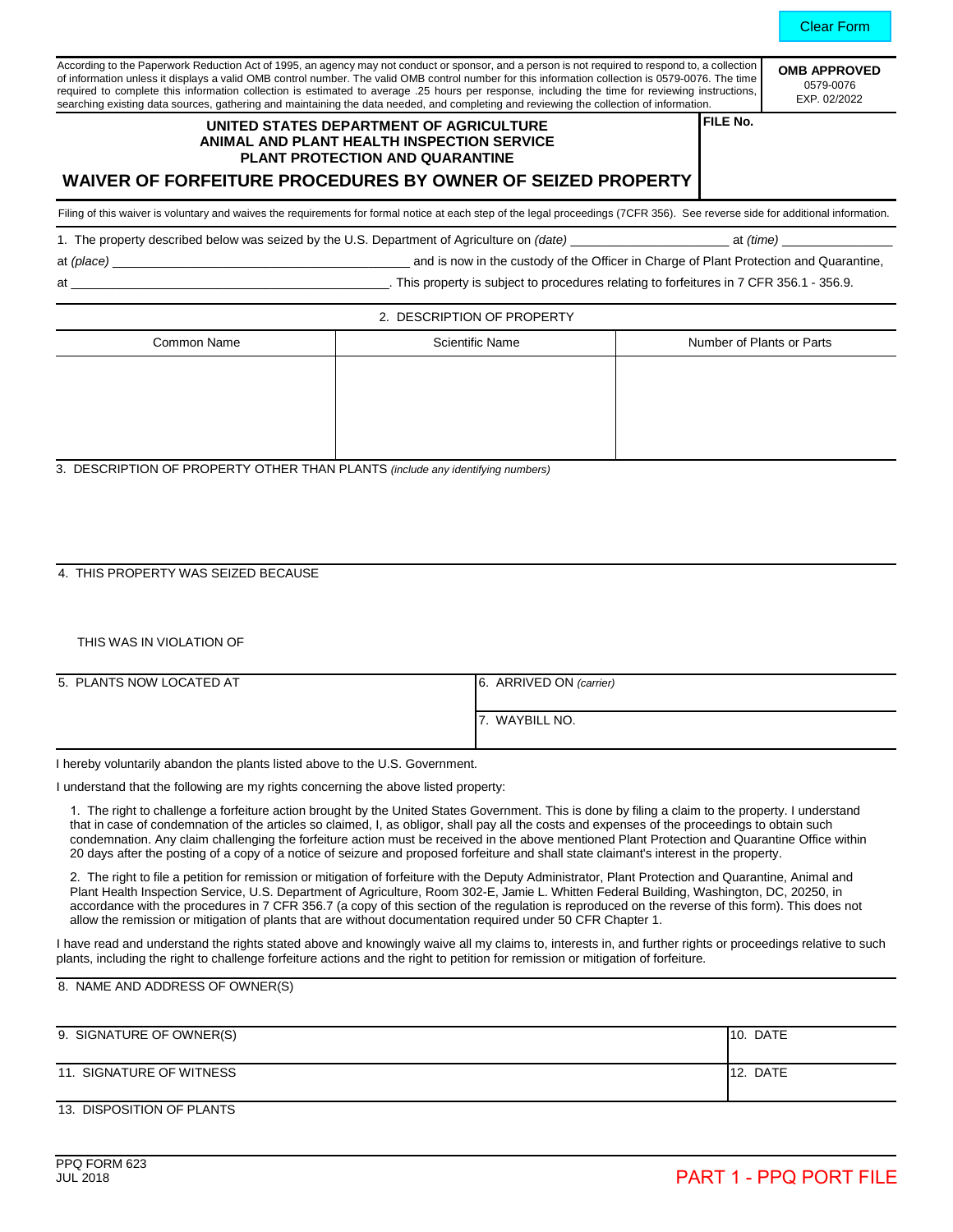According to the Paperwork Reduction Act of 1995, an agency may not conduct or sponsor, and a person is not required to respond to, a collection of information unless it displays a valid OMB control number. The valid OMB control number for this information collection is 0579-0076. The time required to complete this information collection is estimated to average .25 hours per response, including the time for reviewing instructions, searching existing data sources, gathering and maintaining the data needed, and completing and reviewing the collection of information. **OMB APPROVED**

# **UNITED STATES DEPARTMENT OF AGRICULTURE ANIMAL AND PLANT HEALTH INSPECTION SERVICE PLANT PROTECTION AND QUARANTINE**

**FILE No.**

0579-0076 EXP. 02/2022

# **WAIVER OF FORFEITURE PROCEDURES BY OWNER OF SEIZED PROPERTY**

Filing of this waiver is voluntary and waives the requirements for formal notice at each step of the legal proceedings (7CFR 356). See reverse side for additional information.

1. The property described below was seized by the U.S. Department of Agriculture on *(date)* \_\_\_\_\_\_\_\_\_\_\_\_\_\_\_\_\_\_\_\_\_\_\_ at *(time)* \_\_\_\_\_\_\_\_\_\_\_\_\_\_\_\_

at *(place)* \_\_\_\_\_\_\_\_\_\_\_\_\_\_\_\_\_\_\_\_\_\_\_\_\_\_\_\_\_\_\_\_\_\_\_\_\_\_\_\_\_\_\_ and is now in the custody of the Officer in Charge of Plant Protection and Quarantine,

at \_\_\_\_\_\_\_\_\_\_\_\_\_\_\_\_\_\_\_\_\_\_\_\_\_\_\_\_\_\_\_\_\_\_\_\_\_\_\_\_\_\_\_\_\_\_. This property is subject to procedures relating to forfeitures in 7 CFR 356.1 - 356.9.

#### 2. DESCRIPTION OF PROPERTY

| Common Name | <b>Scientific Name</b> | Number of Plants or Parts |
|-------------|------------------------|---------------------------|
|             |                        |                           |
|             |                        |                           |
|             |                        |                           |
|             |                        |                           |

3. DESCRIPTION OF PROPERTY OTHER THAN PLANTS *(include any identifying numbers)*

### 4. THIS PROPERTY WAS SEIZED BECAUSE

## THIS WAS IN VIOLATION OF

| 5. PLANTS NOW LOCATED AT | 6. ARRIVED ON (carrier) |
|--------------------------|-------------------------|
|                          | 7. WAYBILL NO.          |

I hereby voluntarily abandon the plants listed above to the U.S. Government.

I understand that the following are my rights concerning the above listed property:

1. The right to challenge a forfeiture action brought by the United States Government. This is done by filing a claim to the property. I understand that in case of condemnation of the articles so claimed, I, as obligor, shall pay all the costs and expenses of the proceedings to obtain such condemnation. Any claim challenging the forfeiture action must be received in the above mentioned Plant Protection and Quarantine Office within 20 days after the posting of a copy of a notice of seizure and proposed forfeiture and shall state claimant's interest in the property.

2. The right to file a petition for remission or mitigation of forfeiture with the Deputy Administrator, Plant Protection and Quarantine, Animal and Plant Health Inspection Service, U.S. Department of Agriculture, Room 302-E, Jamie L. Whitten Federal Building, Washington, DC, 20250, in accordance with the procedures in 7 CFR 356.7 (a copy of this section of the regulation is reproduced on the reverse of this form). This does not allow the remission or mitigation of plants that are without documentation required under 50 CFR Chapter 1.

I have read and understand the rights stated above and knowingly waive all my claims to, interests in, and further rights or proceedings relative to such plants, including the right to challenge forfeiture actions and the right to petition for remission or mitigation of forfeiture.

8. NAME AND ADDRESS OF OWNER(S)

| 9. SIGNATURE OF OWNER(S) | <b>DATE</b><br>110. |
|--------------------------|---------------------|
| 11. SIGNATURE OF WITNESS | <b>DATE</b><br>112. |

# 13. DISPOSITION OF PLANTS